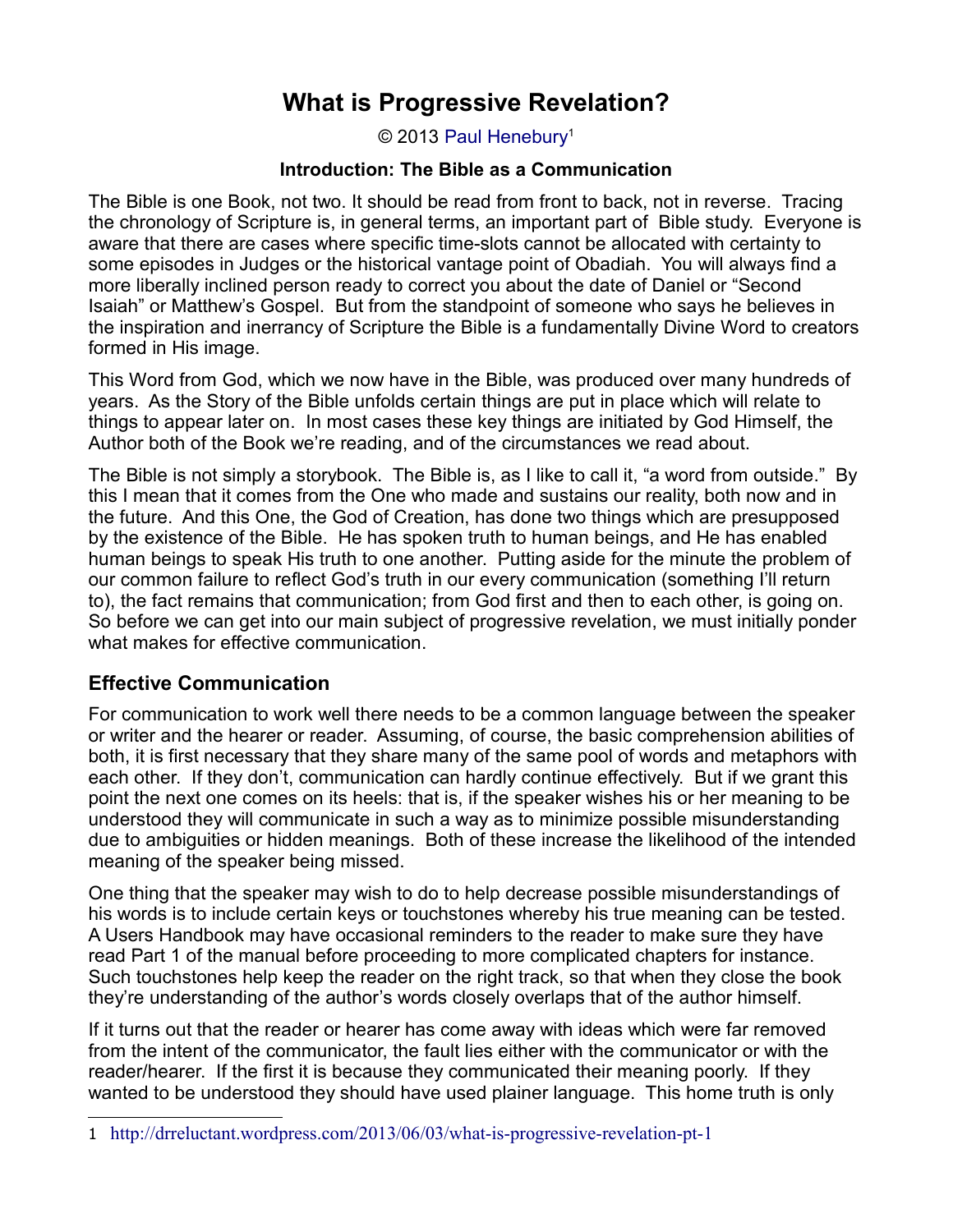more so if the communicator has employed words which could very easily be misconstrued, or figures of speech about which people would come to wildly different ideas about. But in truth the fault lies with the speaker/author.

If, on the other hand, the communicator has clearly declared their intentions, it is the listener or reader who has failed. There could be several reasons for this failure, but surely the most common are a failure to pay attention to the words being communicated, or else the hearer persuading themselves that the speaker *really* meant such and such. In the former case the problem is inattention. In the second case the problem is an overreach of 'reason' (i.e. rationalizing more than is actually there).

# **God Has Spoken – so as to be understood**

When we apply this basic theory to the Bible as the Word of God things can start to become problematical, although they really shouldn't! If we take for granted that God as a Communicator: indeed, the Supreme Communicator, wants to be understood by His creatures, then we can assume that He has said what He means to say in such a way that human beings can understand.

# *Objection 1: Time & Culture*

Right here I can hear the objection about the Bible written to Semitic peoples thousands of years ago in a totally foreign culture. In shorthand this amounts to , "the Bible wasn't written to you!"

This is one of the objections with which I shall have to return to in this article. But to give a brief riposte, I would say three things:

- A) If the Bible is not written to me then, as an outlook on how I should look at the world it is irrelevant to me. The question is, in what way is the Bible addressed to me? Not certainly its every statute or command addresses me; there is much in it which doesn't; but *as a vehicle of Truth* I must receive it as God's Word to me or it leaves me in a position of having to say that it is not God's Word for me. And every cognizant person living or dead to whom the Word of God comes is in the same boat as me. God's Word demands right response, which presupposes right understanding.
- B) Just because there are many things recorded in Scripture which I am not included in directly, either because I was not there, or I was not being spoken to, or I do not belong to a specific group, does not mean that God did not want me to know what He said and did.
- C) Finally, if God wanted me to know the overarching meaning of the events in the Bible then He would have to have it communicated to me in a way that diminishes the temporal – cultural obstacles which would arise. Granted, there are many ancient understandings of which I am ignorant,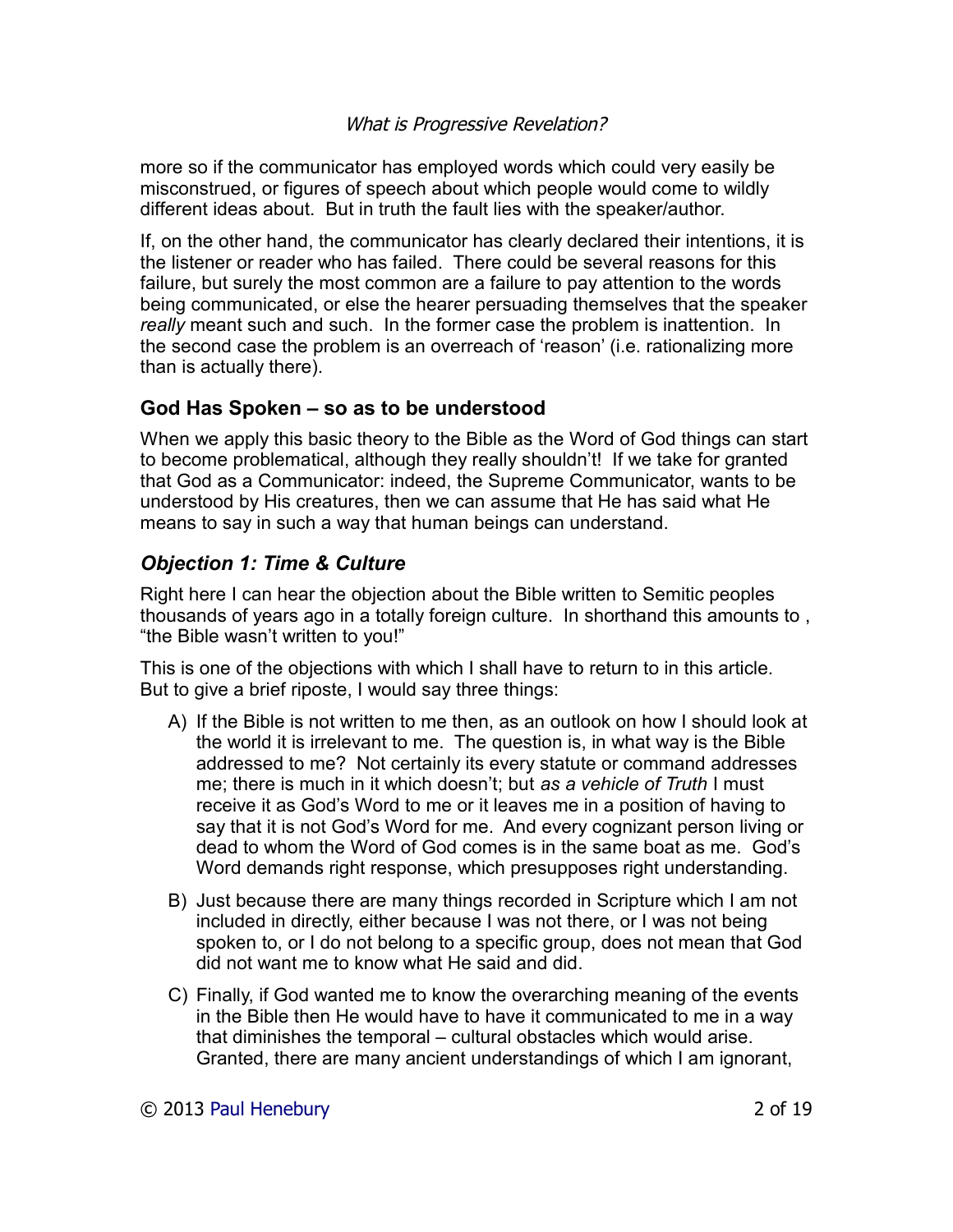but these difficulties would have to be but a small part of the overall communication which God as Author wanted me one day to read and assimilate.

As George N. H. Peters put it long ago:

[I]f God has really intended to make known His will to man, it follows that to secure knowledge on our part, He must convey His truth to us in accordance with the well-known rules of language. He must adapt Himself to our mode of communicating thought and ideas. If His words were given to be understood, it follows that He must have employed language to convey the sense intended, agreeably to the laws grammatically expressed, controlling all language; and that, instead f seeking a sense which the words in themselves do not contain, we are primarily to obtain the sense that the words obviously embrace, making due allowance for the existence of figures of speech when indicated by the context, scope or construction of the passage.  $2$ 

Everything which might be said hereafter hinges on this. Every reason given for using the Bible in counseling or in apologetics or in ethics, or indeed in systematic theology, must begin here and must not forget it began here! This is the first touchstone or benchmark for interpretation. As we grow in learning and sophistication we are apt to forget our moorings. But we simply cannot proceed on in this subject without making this our starting point.

# **Towards a Definition of Progressive Revelation**

Progressive revelation relies in the first instance upon the competence of how that revelation has been communicated. To deny this point is to cast doubt upon the utility of the modifier "progressive." Revelation has to reveal or else it is not a revelation. Progressive revelation has to reveal progressively in a logically connectable way in order to be what it claims to be and to substantiate itself.

# **The Example of the Trinity**

Think about the doctrine of the Trinity. It is a classic illustration of progressive revelation. As it starts out the Bible introduces God. Then it speaks about the Spirit of God who broods in contemplation over the unformed mass (Gen. 1:2). We get to the *schema* (Deut. 6:4), and we learn that the God who is "one" *(echad* – which can mean a plurality in unity as in Gen. 2:24) is perhaps just such a plurality in unity. Numbers 6:24-26 hints also at this, as of course do the inner discussions of God with Himself (the "let us" passages) in Genesis 1:26, and 10:4, 7, and the occurrence of the Visitor to Abraham, who, as Yahweh

<span id="page-2-0"></span><sup>2</sup> George N. H. Peters, The Theocratic Kingdom, 1.47.

<sup>© 2013</sup> [Paul Henebury](http://www.spiritandtruth.org/id/ph.htm) 3 of 19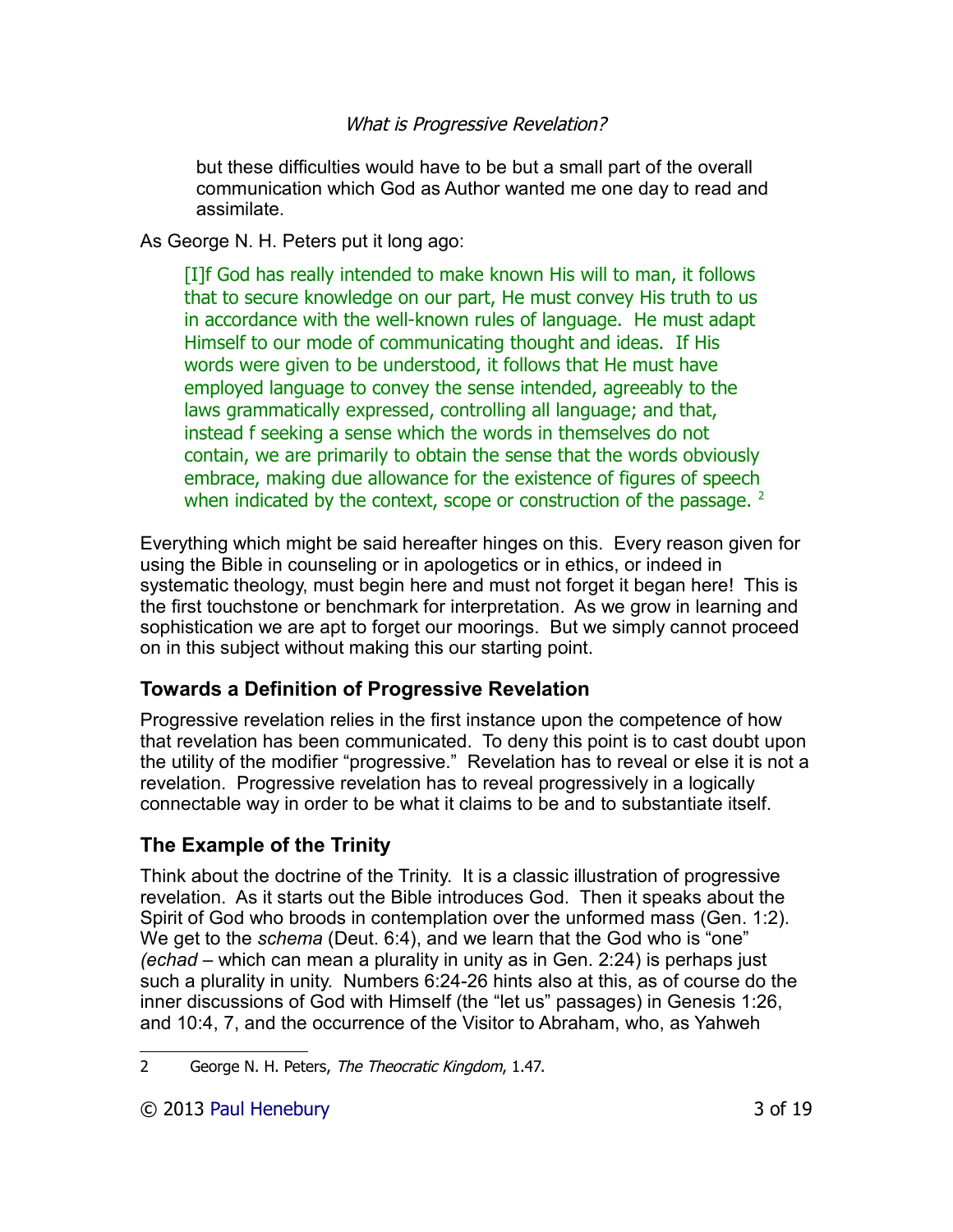called down fire and brimstone from Yahweh in heaven in Genesis 19:24. Then we read Psalm 110:1 and Proverbs 8:22-31 add to the picture of a Deity who is alone God but is not unitarian. Indeed, Messiah is given Divine attributes in Micah 5:2 and is called "Immanuel" in Isaiah 7:14 and "Mighty God" in Isaiah 9:6. Yahweh is betrayed for thirty pieces of silver in Zechariah 11:12-13.

Without pressing the point too much the Book of Judges is filled with the activity of the Spirit of God. David says, in 2 Samuel 23:2: "The Spirit of the LORD spoke by me, And His word was on my tongue." In Isaiah 48:16 we have the following intriguing passage:

Come near to Me, hear this: I have not spoken in secret from the beginning; From the time that it was, I was there. And now the Lord GOD and His Spirit Have sent Me.

The Spirit of God "grieves" (Isa. 63:10), and sends (Zech. 7:12). The New Covenant activity of the Spirit in the prophetic literature is pronounced: e.g. Joel 2:28-29; Isa. 32:15; Ezek. 36:27; 37:14; 39:29; Zech. 12:10. Throughout the OT the picture is being built up.

Once we come to the NT we are on unmistakable Trinitarian territory: e.g. Jn. 1:1-3, 18, 32-34; 14:7-21; 16:7-15; Rom. 8:14-17; Heb. 9:14, 10:29, etc.

# **The Example of Jesus Christ**

Think about the OT predictions about Christ. I have provided a handful below:

- $\cdot$  He would come from the tribe of Judah Gen.  $49:10 c$ . 1750 B.C.
- His garments would be divided and His robe gambled for Psa. 22:18 c. 1000 B.C.
- His bones would not be broken Psa. 34:20
- $\cdot$  He would be born in Bethlehem Ephrathah Mic. 5:2 c. 700 B.C.
- $\cdot$  He would be born of a virgin Isa. 7:14 c. 700 B.C.
- $\cdot$  He would be the heir to the throne of David Isa. 9:7
- $\cdot$  He would be rejected Isa. 53:3
- $\cdot$  He would be buried with the rich Isa. 53:9
- $\cdot$  He would die for others Dan. 9:26 c. 539 B.C.
- He would be betrayed and the purchase money would be used to buy a potter's field – Zech.11:12-13 – c. 520 B.C.

This is not meant to be a comprehensive list, and I have been careful to select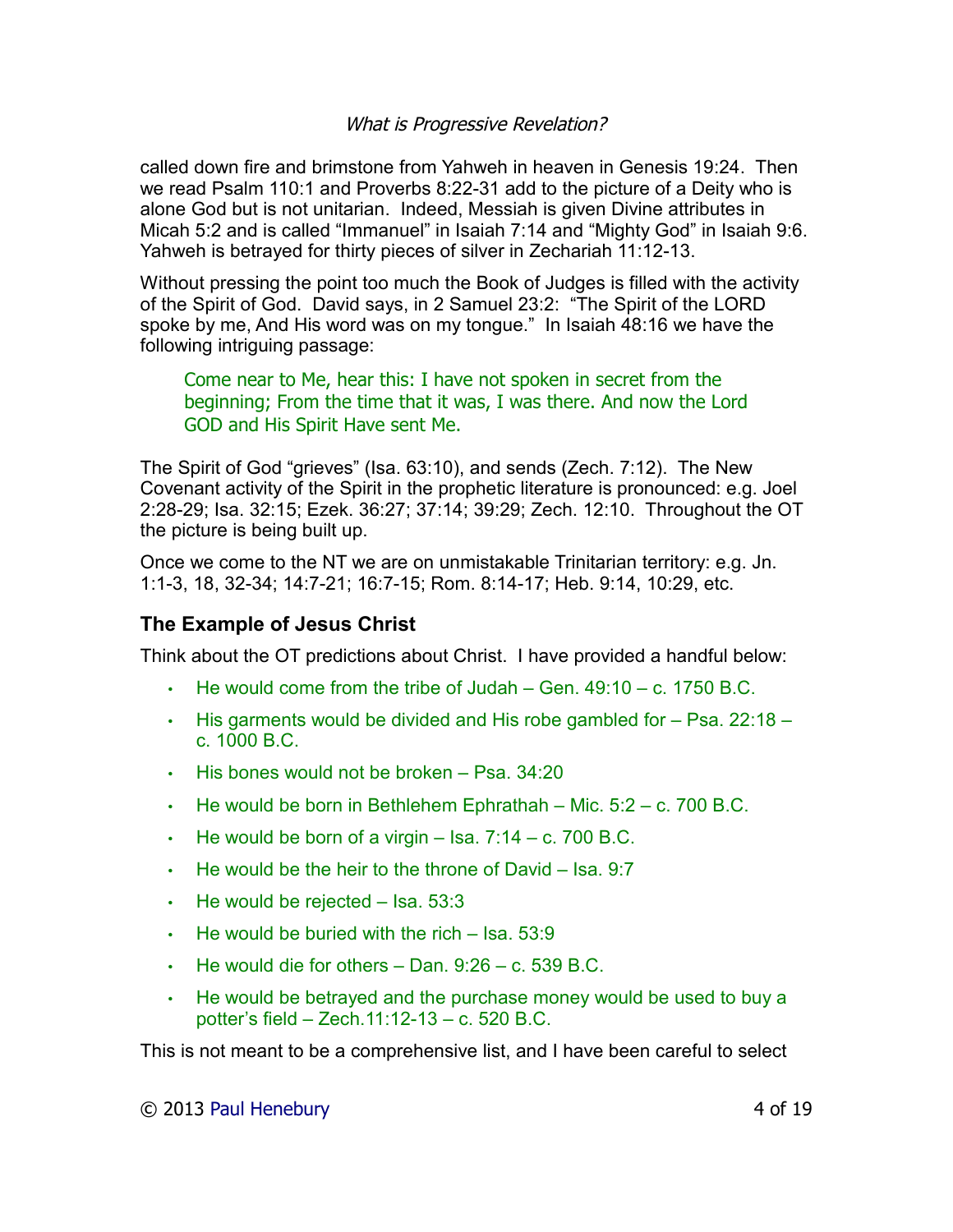prophecies which can be clearly related to Christ's first coming. This is the sort of list one would use to prove to the non-believer that Jesus was indeed the Messiah prophesied in the OT. Please notice something very important. None of these predictions contradict or impinge on any of the others. They may impart some different information not given in other revelations, but they can all be taken as read without being specially groomed to point in the desired direction. In point of fact, it is crucial that they do so, for otherwise their usefulness for apologetic purposes would disappear. The "progressive" element in these examples depends upon a definition whereby one revelation is supplemented by others in a step by step manner without any interference of subsequent revelation upon the meaning of former revelation. What I mean by "interference" is not that certain aspects of a previous declaration cannot be clarified. I only mean that later revelation cannot act upon earlier revelations in such a way as it turns earlier revelation into an impenetrable mystery wherein the words of God do not in fact mean what they appeared to mean.

# **Verbal Consistency**

The words revealed over time must be able to be traced so that the picture converges in the listeners mind. It does not transform from one definite portrayal, put there by God's words, into another picture completely. A true progression must be tracked as such. This means the earlier revelation must in some way determine the boundaries of the revelation. It cannot be that a set of disclosures, vitally linked together to reveal a certain subject (say, Messiah, or the land grant to Israel), may admit to wholesale ambiguities. Revelation is not a brainteaser written in code. such would be a contradiction in terms. There must be commonality around the subject of the disclosure. This is exactly what we see in the examples given above.

For instance, when Isaiah predicted that "the virgin would conceive and bring forth a son" (Isa. 7:14), the expectation of a miraculous virgin conception was set in stone. It would be no good if Jesus had been born as a result of normal sexual relations between Joseph and Mary to then claim that the prophecy was fulfilled because she was a virgin the night before Jesus was conceived. The revelation would not admit to that. Even though there is a single revelation, the way of progress is circumscribed.

The whole idea of progression in this sense must incorporate constancy of meaning. Like coming across leopard tracks in the snow; following them would lead you to a leopard. It would not lead you to a bear. Bears have different signatures. Just so, when God reveals He leaves a verbal signature which can be tracked. It cannot eventuate in a result which the revelation has rendered us totally unprepared for.

In view of this I offer the following working definition of progressive revelation: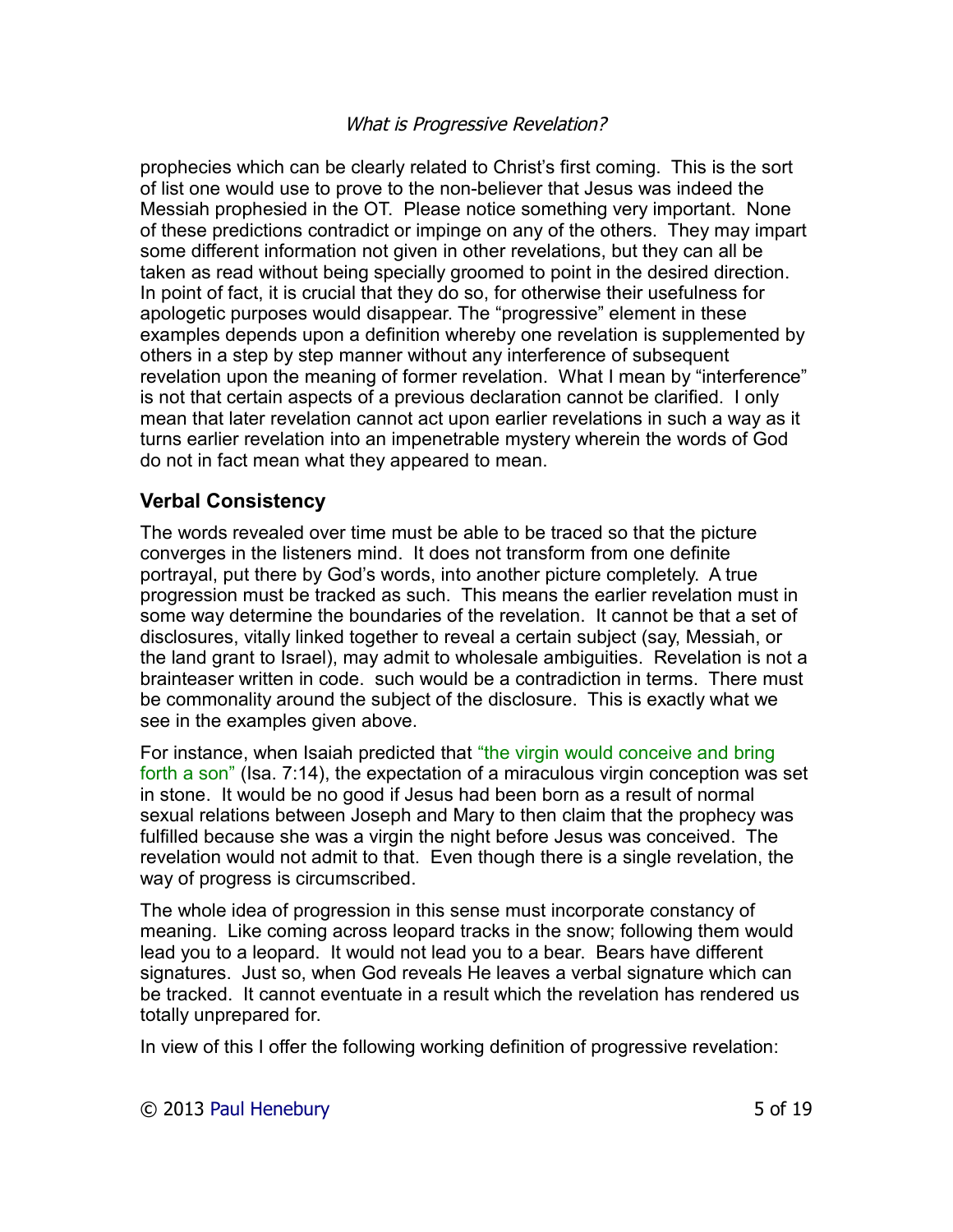"Progressive Revelation is the view that supplemental disclosures about a particular subject are built upon and traceable back to an original grounding revelation. The combined witness to the subject must evidence enough commonality so as to present a comprehensible picture of the subject which can be cross-checked and verified against every instance of the progression."

We have seen that the idea of progressive revelation is connected to two things: the intent behind the communication, and the boundaries prescribed by previous revelation/communication. I have said that these two concerns, together with a definition of the adjective "progressive" as building or augmenting one thing upon another, necessitates an approach in which the picture does not change out of recognition, but is trackable both forwards and backwards from every point in the progression. This implies that the progressions are self-evident at every point along the line of revelation, even though the full picture may not be seen for what it is until the very end. This in turn produced the definition (above).

# **When "Progressive Revelation" Becomes Misleading**

Notice that commonality and continuity of ideas are essential to this definition. If there is ambiguity there is always uncertainty about what is being revealed, and the "progression" may not appear as a true advancement. If that is the case the terminology "progressive revelation" only refers at best to the *completed* revelation, but not the *process* of revelation. This makes the adjective "progressive" misleading, for if one cannot trace the progression, then it hardly deserves to be called either "progressive" nor "revelation."

However, many ideas about progressive revelation do not include these salient ingredients of clear commonality and continuity. Consider these statements from Graeme Goldsworthy:

We begin with the New Testament because it is there that we encounter the Christ of the gospel, through whom by faith we are made God's children.<sup>[3](#page-5-0)</sup>

…hermeneutics aims at showing the significance of the text in the light of the gospel. To interpret an Old Testament text we establish its relationship to the revelation of God in Jesus Christ…Our whole study of progressive revelation goes to show that the Gospel event is the reality which determines all that goes before and after it.<sup>[4](#page-5-1)</sup>

<span id="page-5-0"></span><sup>3</sup> Graeme Goldsworth, "Gospel and Kingdom," in The Goldsworthy Trilogy, 48.

<span id="page-5-1"></span><sup>4</sup> Ibid, 123, 125.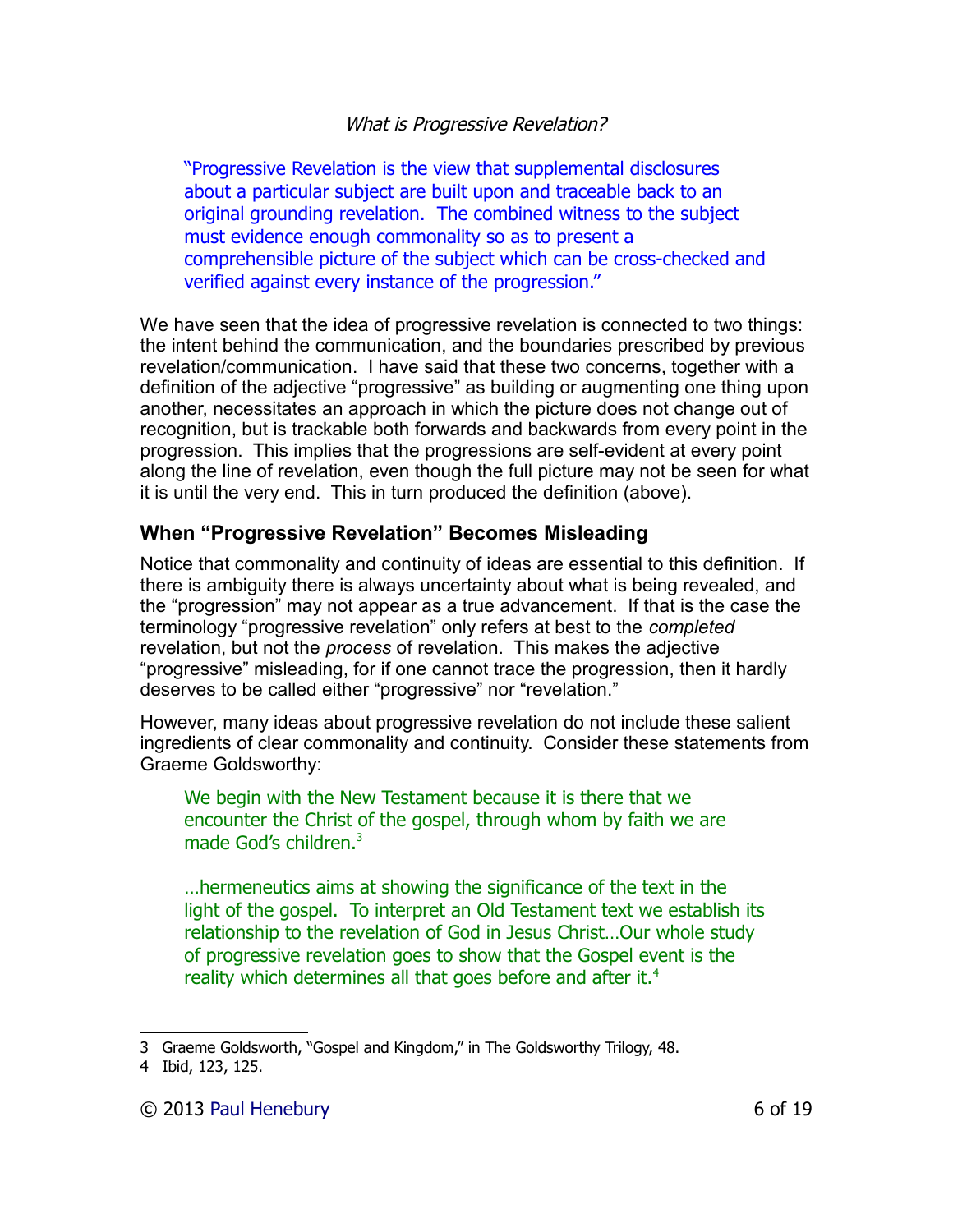Notice here that interpretation of revelation must begin where it ends: at the Christ event (which is reduced to the first coming). Thus, any "progress" in the revelation can *only* be seen from the final vantage point; it cannot be seen while it is being accumulated. Not only that, but Goldsworthy has confined God's revelation to those "whom by faith… are made God's children", so that it wasn't and isn't a revelation to all who come across it. One upshot of this view is that one should not expect to use progressive revelation with the unbeliever for apologetic purposes, for the revelation can only be seen to be such by the believer. This turns progressive revelation into an esoteric thing.

We see the same thing here:

God's gospel message is always the same. Yet God reveals it progressively with ever increasing clarity and fullness until he completes its disclosure in the New Testament.<sup>[5](#page-6-0)</sup>

By gospel reformation Christ spiritually transforms God's people from Hebrew Israel under the old covenant to Christian Israel under the new  $6$ 

In this view then, one must start at the end and interpret OT revelation from the perspective of its *transformation* in the NT.

If we go back to the leopard tracks illustration, leopard tracks lead to leopards, not to bears. It is no great help saying they are both animals and we are following animal tracks, because we are following definite animal tracks determined by the beast that made them. Their specificity cannot be ignored, and any asserted rough commonalities between leopards and bears will do nothing to disguise the fact that a leopard *is not* a bear. There exists a lack of constancy between the progress of the tracks we are following and the bear which could *not* have made them.

# **Discontinuous Continuity**

It would be absurd for a person who professed to come across a bear to claim that the bear made the leopard tracks he was following. Even so, a person who looks back from Christ's first coming and declares that the covenants which promised land and Davidic throne and prosperity to national Israel are "transformed" or "expanded" so that they are fulfilled spiritually by the Church, is acting the same way. Discontinuity in the meaning of words often features large of such approaches. In reality, this is a *non-progressive* approach, wherein any supposed connections between the building blocks of revelation (i.e.

© 2013 [Paul Henebury](http://www.spiritandtruth.org/id/ph.htm) 7 of 19

<span id="page-6-0"></span><sup>5</sup> Greg Nichols, Covenant Theology: A Reformed and Baptist Perspective on God's Covenants, 131.

<span id="page-6-1"></span><sup>6</sup> Ibid, 115.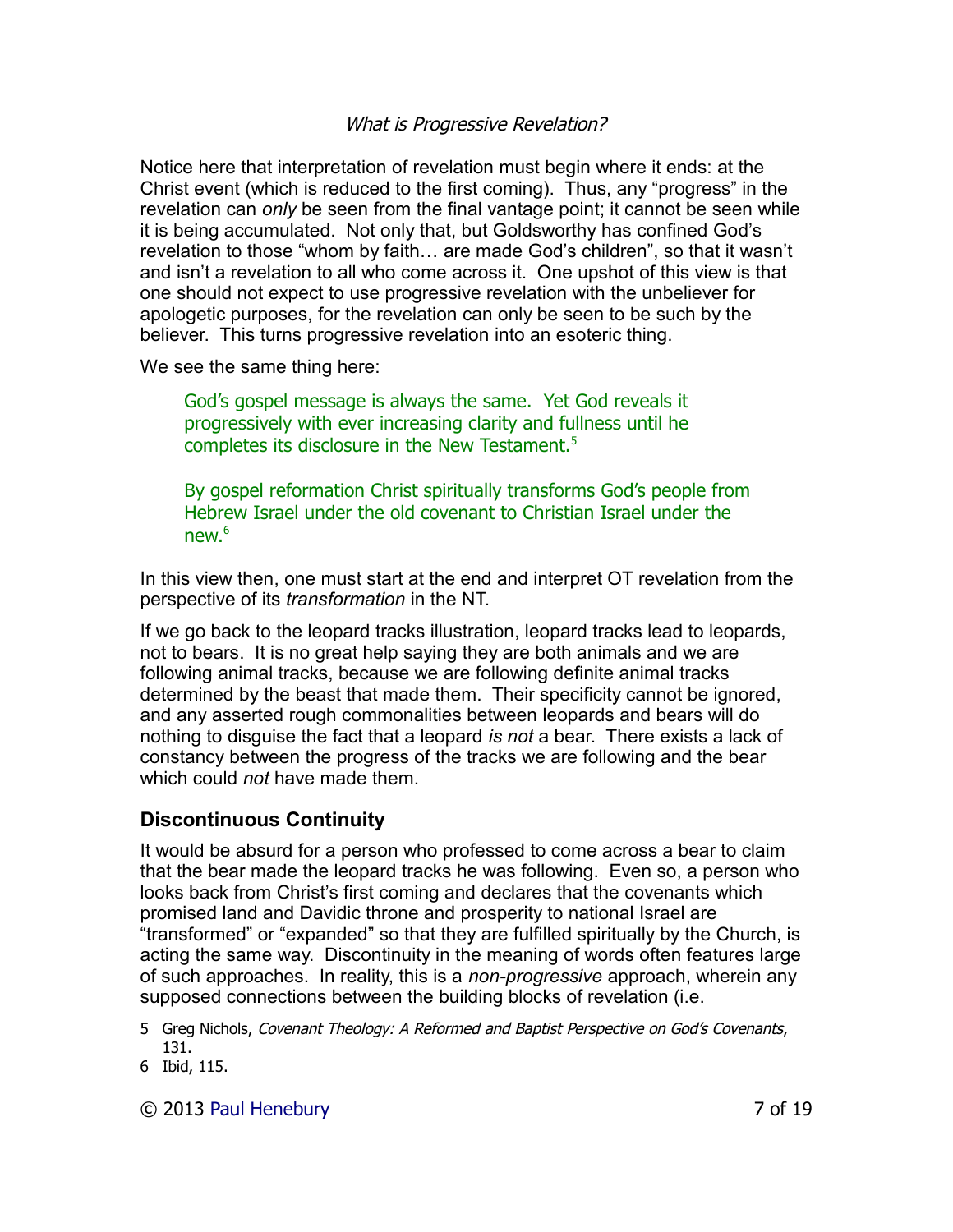progressions) are not self-evident but merely dogmatically asserted to be such. What is on view here is not progressive revelation, it is "supercessive" or "substitutive", "transformative", or at least "revised" revelation, wherein one entity is switched out for another or morphed into something else.

It can easily be demonstrated that there is an inspired intertextual usage of earlier OT texts by later OT writers: earlier covenants are cited unchanged in Psa. 89:33-37; 105:6-12; 106:30-31: 132:11-12; Jer. 33:17-18, 20-22, 25-26; Ezek. 37:14, 21-26).

When we come to "land" in Genesis 13 and 15, we find it to be interpreted as the very same "land" hundreds of years later in Psalm 105:6-11:

To give an example:

- 6 O seed of Abraham His servant, You children of Jacob, His chosen ones!
- 7 He is the LORD our God; His judgments are in all the earth.
- 8 He remembers His covenant forever, The word which He commanded, for a thousand generations,
- 9 The covenant which He made with Abraham, And His oath to Isaac,
- 10 And confirmed it to Jacob for a statute, To Israel as an everlasting covenant,
- 11 Saying, "To you I will give **theland of Canaan** As the allotment of your inheritance,"

And when, during the Exile we reach Jeremiah 16, the "land" still hasn't changed:

- 13 'Therefore I will cast you out of this land into a land that you do not know, neither you nor your fathers; and there you shall serve other gods day and night, where I will not show you favor.'
- 14 "Therefore behold, the days are coming," says the LORD, "that it shall no more be said, 'The LORD lives who brought up the children of Israel from the land of Egypt,'
- 15 "but, 'The LORD lives who brought up the children of Israel from the land of the north and from all the lands where He had driven them.' For I will bring them back into their land which I gave to their fathers.

Notice that the expectation of future restoration and blessing, in continuity with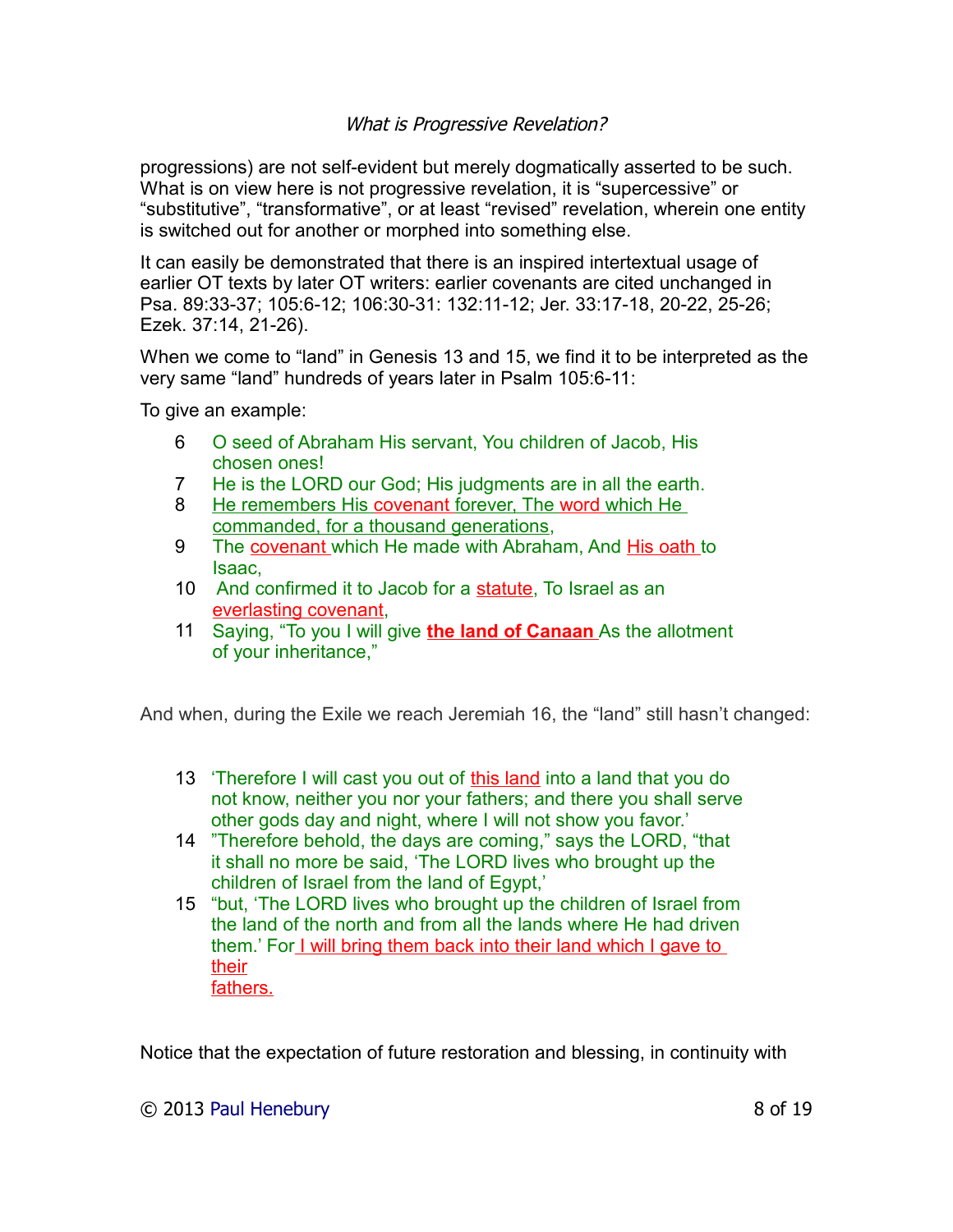the patriarchal narratives, is still held out after the Babylonian Captivity. Moreover, this does not disappear in the NT era: Lk. 1:31-33; 19:11; Acts 1:6; 26:7; Rom. 11:25-29.

This example fits with those we gave in Part Two and with the stress on effective communication in Part One.

Without trying to get too complicated; on the view of men like Goldsworthy and Nichols (and very many others), all that is meant by "progressive" is that something God said about 'X' at T1 (i.e. Time index 1) looked like such and such, while what God said about 'X' at T2, T3, T4, etc., looked to be in line with earlier revelations. Yet when all the "progressions" in what God said concerning 'X' are completed, the final picture bears no necessary resemblance to what might have been expected at T1 through T4. Because of this, the "progress" which is claimed to have occurred to produce the completed picture cannot be checked against "revelations" T1 to T4. This is a scenario where the description of the final outcome and definition "progressive revelation," defies the name given to it.

# **Revelation Cannot Be Divorced From the Character of the Revealer**

Plain-speaking is usually thought to be a virtue. One should say what one means. On the other hand, it is not a virtue to use words which one knows beforehand may lead another person to conclude we mean one thing, when, in actuality, we mean something more obscure and inscrutable, or even utterly different.

To show how impactful this truth is, I'll pick an example from another sphere. In his recent book against the false claims of Richard Dawkins, Jonathan Sarfati writes this:

It is…disingenuous for an ardent antitheist like Dawkins to profess concern about a creator's alleged deception. However, biblical creationists respond that the real deception would be for a creator to use evolution then tell us in the Bible something diametrically opposed in every respect – the time frame, the method, the order of events, and the origin of death and suffering.<sup>[7](#page-8-0)</sup>

The complaint against Dawkins stems from his blindness to his own presuppositions. However, the thrust of this statement is not against Dawkins, but against any "creator" who would employ language to beguile his creatures. Like a person who deceives a dog into running after a stick which she only pretends to throw, the kind of god who would "reveal" the creative work in the words of Genesis 1 and 2 when, as a matter of fact, he did it by evolution, would deserve to be labelled, as Sarfati says, "disingenuous."

<span id="page-8-0"></span><sup>7</sup> Jonathan Sarfati, The Greatest Hoax On Earth?, 26

<sup>© 2013</sup> [Paul Henebury](http://www.spiritandtruth.org/id/ph.htm) 9 of 19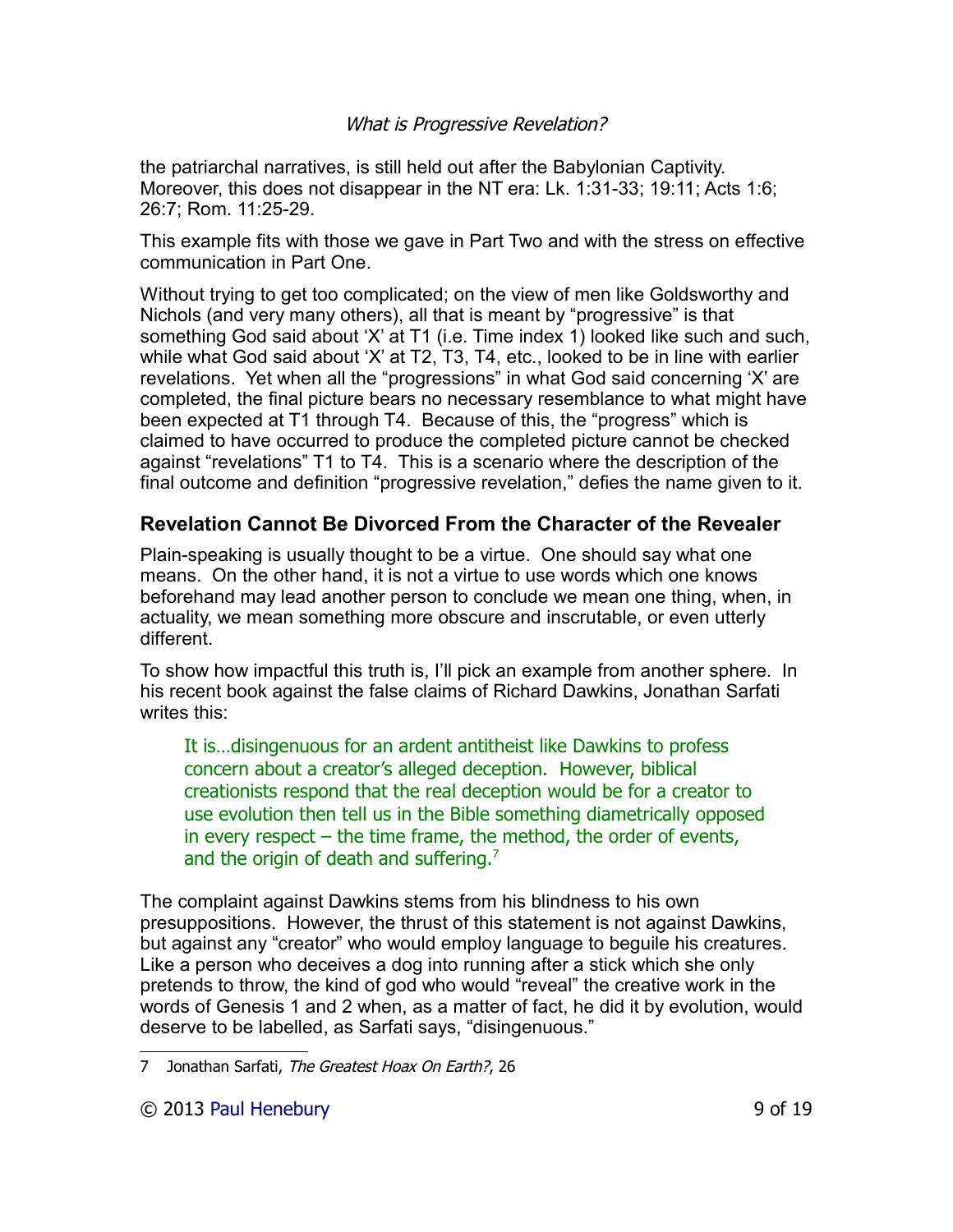As I have said more than once before, our definition of "revelation" requires that we say something about the character of God. As one OT scholar puts it, "Revelation as an act of God reveals our God, with all of his goodness and perfections."<sup>[8](#page-9-0)</sup> It also requires of us that we don't forget this link between revelation and God's character. Our doctrine of revelation is the bedrock of what ever else we as Christians might want to say. Revelation entails clarity of intention. In speaking about "progressive revelation" we are always talking about the character and consistency of the Revelator. For God to lead us into thinking He did X when He in fact did Y would be, as the example above declares, a disingenuous thing to do.

In light of this let us consider what someone like Willem VanGemeren says about progressive revelation.

VanGemeren says that God's Name "I Am who I am" may communicate the fact that,

Yahweh declares that he is free in the progression of fulfillment of his promises…Further, no one can predict how or when he will work out the full redemption of his people (cf. Acts  $1:7$ ).<sup>[9](#page-9-1)</sup>

Using Acts 1:7 to support his statement is a bit of a stretch. There the Lord Jesus was simply telling the disciples that it wasn't for them to know the times or seasons when the kingdom would be restored to Israel (see v.6). Hence, Acts 1:7 in its context supports the idea of "progression" I have commended in these articles: that of supplemental revelation which can be traced backwards and forwards through all the others in the set. The revelation cannot undergo transformation in any sense which would affect that understanding of "progression", otherwise the term itself becomes equivocal (that is to say, "progressive revelation" would mean different things depending on whether one is talking from an OT or a NT perspective).

VanGemeren himself restricts this "freedom" of God by making it clear that God's acts "in fulfillment of his promises are intended to instill…confidence that he is faithful and able to deliver them."[10](#page-9-2) This is an important point for him. Earlier he writes,

The purpose of the revelatory Word of God is to prepare individuals to respond to that Word when it is addressed to them.<sup>[11](#page-9-3)</sup>

<span id="page-9-0"></span><sup>8</sup> Willem VanGemeren, The Progress of Redemption, (Paternoster), 446

<span id="page-9-1"></span><sup>9</sup> Ibid, 149

<span id="page-9-2"></span><sup>10</sup> Ibid, 150.

<span id="page-9-3"></span><sup>11</sup> Ibid, 155.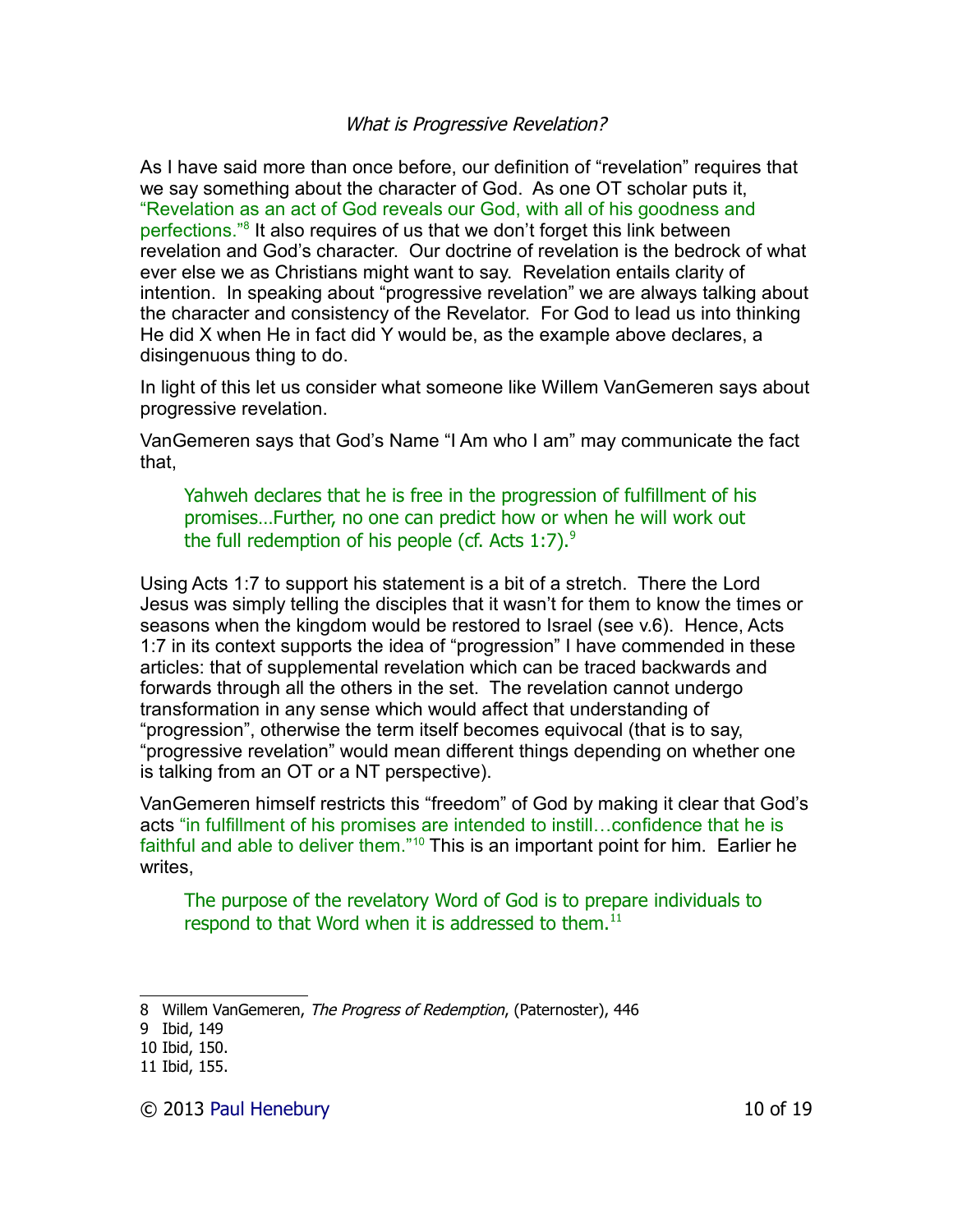# **Saying What We Mean**

Nevertheless, in reading VanGemeren one senses that the underlying reason for the "freedom" and unpredictability of how God will work it all out, (and his use of Acts 1:7), is because he believes in wholesale *alterations* to what was to be expected based on earlier revelations in the set. This would involve tinkering with the word "progressive" to make it mean something like "modified." The modification usually involves the substitution of one thing for another, and this significant alteration of *specified content* within the promises becomes not terribly unlike the homologous "adaptations" we're all familiar with in evolutionary dogma.

Biblical theologian Charles Scobie avers that,

### Later revelation can add to and modify what was revealed in the earlier stages.<sup>[12](#page-10-0)</sup>

But then he adds a note of caution in using the term "progressive revelation", noticing that some scholars avoid the term altogether. One can see why some prefer this option, especially if their view of "progression" involves discontinuities between earlier (esp. OT) and later (esp. NT) "revelation."

To avoid confusion then, it would be better if those promoting "transformative revelation" would not utilize "progressive revelation" to describe a "progression" which is only really progressive because it is declared nominalistically to be so. We also should say what we mean by choosing the right word for what we are doing.

One is prompted to ask these "modificationists" why words taken one way in their original proclamation have of necessity to mean something different when their fulfillment is announced centuries later. For necessity there has to be, because God does nothing by caprice. There seems no reasonable excuse not to state somewhere in the OT: "The time is coming when I will dissolve national boundaries and make out of all nations one people who will inherit the whole earth." But, although it may come as a surprise to some, there is no such promise. In fact, there are very clear promises, progressively revealed, which give the lie to such expectations. The comparative absence of similar references in the NT does not argue for a dismissal of the original OT words of promise and a re-application of some of them somewhere else.

Earlier in this article I referenced some things to which I should now like to return. Even before getting into what is meant when the two words "progressive revelation" are brought together, I said that we needed to settle on what revelation is. At bottom revelation is communication from God to man. The next question up is, how *accessible* a communication is it? Is it both constant and

<span id="page-10-0"></span>12 Charles H. H. Scobie, The Ways of Our God, 91.

© 2013 [Paul Henebury](http://www.spiritandtruth.org/id/ph.htm) 11 of 19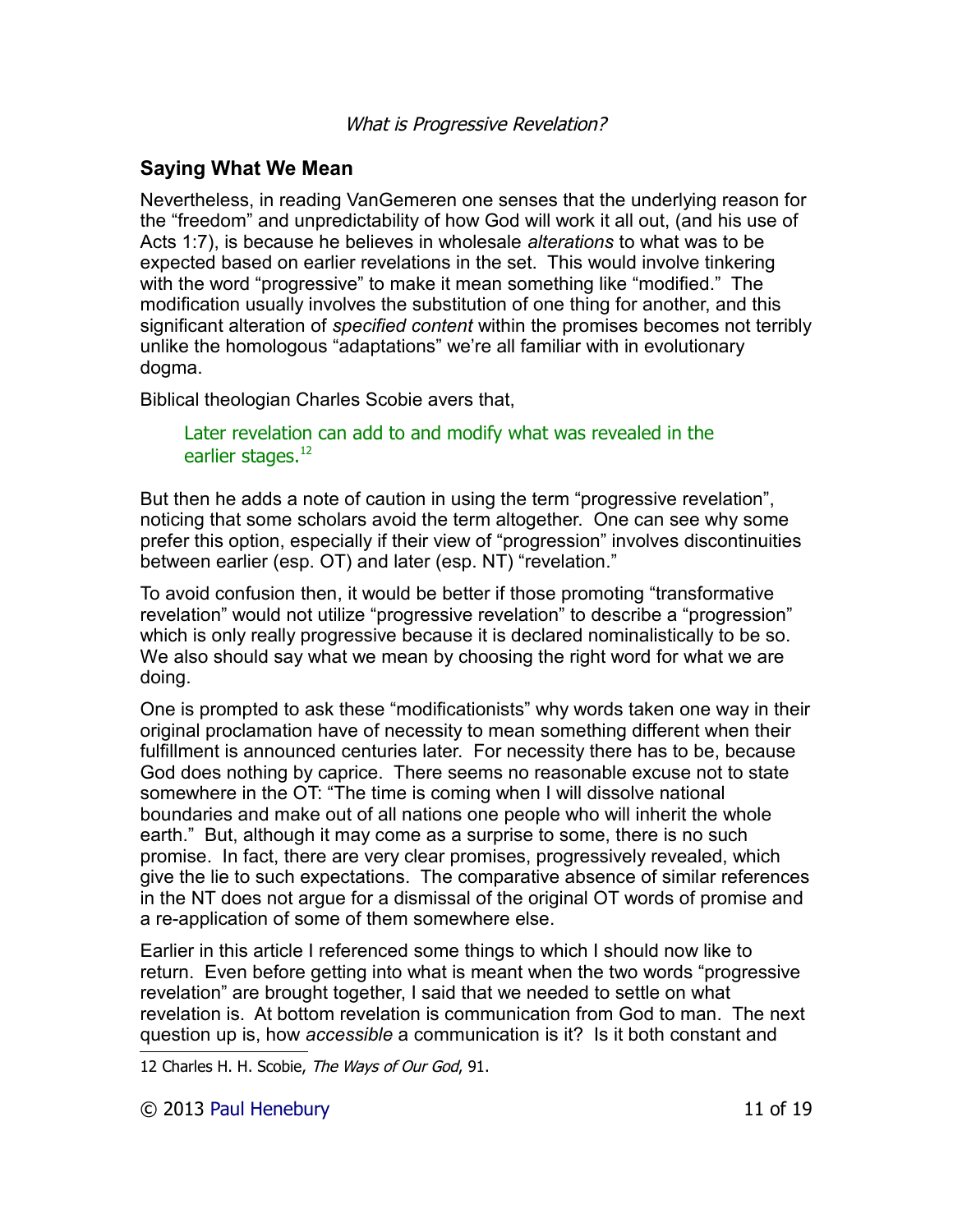consistent? That is to say, does the revelation crop up repeatedly, and/or unequivocally? Does it have a character which is traceable backwards and forwards?

# **What Did You Expect?**

I gave the examples of the Trinity and the Messianic prophecies to do with the first coming. I illustrated it by imagining tracking leopard tracks in the snow. One would expect the tracks to lead to a leopard. In the same way, a reliable progressive communication about a subject through time would produce an expectation based on the data contained *in the words* being revealed (unless the words were incompetent or else deliberately misleading), Just as one would *not* expect leopard tracks to lead to a bear, one would not expect OT predictions of Christ to be fulfilled in someone born in Jerusalem, from the tribe of Asher, begotten through an earthly father. Why? Because the those things were not part of what was communicated! And any "transformation" in the subject's identity along the line of progression would manifestly terminate said progression!

Yet this is precisely what many evangelicals teach when they refer to "progressive revelation." I provided some examples. One more is found in Michael Lawrence's book, *Biblical Theology in the Life of the Church.* In his book, Lawrence makes a case for progressive revelation early on. He puts forth four features of progressive revelation as he understands it. The first is that Scripture was revealed at different points in history. This says nothing about the content of revelation or the nature of its progression other than it wasn't given all at once. However, he does seem to say that the progression is fulfilled at "the incarnation, crucifixion, and resurrection of Jesus Christ."[13](#page-11-0) That is to say, the progression is fulfilled at the first coming.

Lawrence's second feature highlights a common view among many evangelicals that revelation is all about redemptive history. Again, once this is noted we can move on to the next feature. Before we do, I shall just note that the fourth feature is about practicality, so we need not be detained by it. In fact, of the four characteristics of progressive revelation Lawrence supplies, only the third one touches on what progressive revelation actually is.

Lawrence's third characteristic refers to the "organic nature" of progressive revelation. This term is commonly used by those with supercessionist tendencies. It is the lead-in to a brand of typological hermeneutics and the theology based upon it. He writes,

It doesn't simply proceed like a construction site, which moves progressively from blueprint to finished building. Rather it unfolds and

<span id="page-11-0"></span><sup>13</sup> Michael Lawrence, Biblical Theology in the Life of the Church, 27.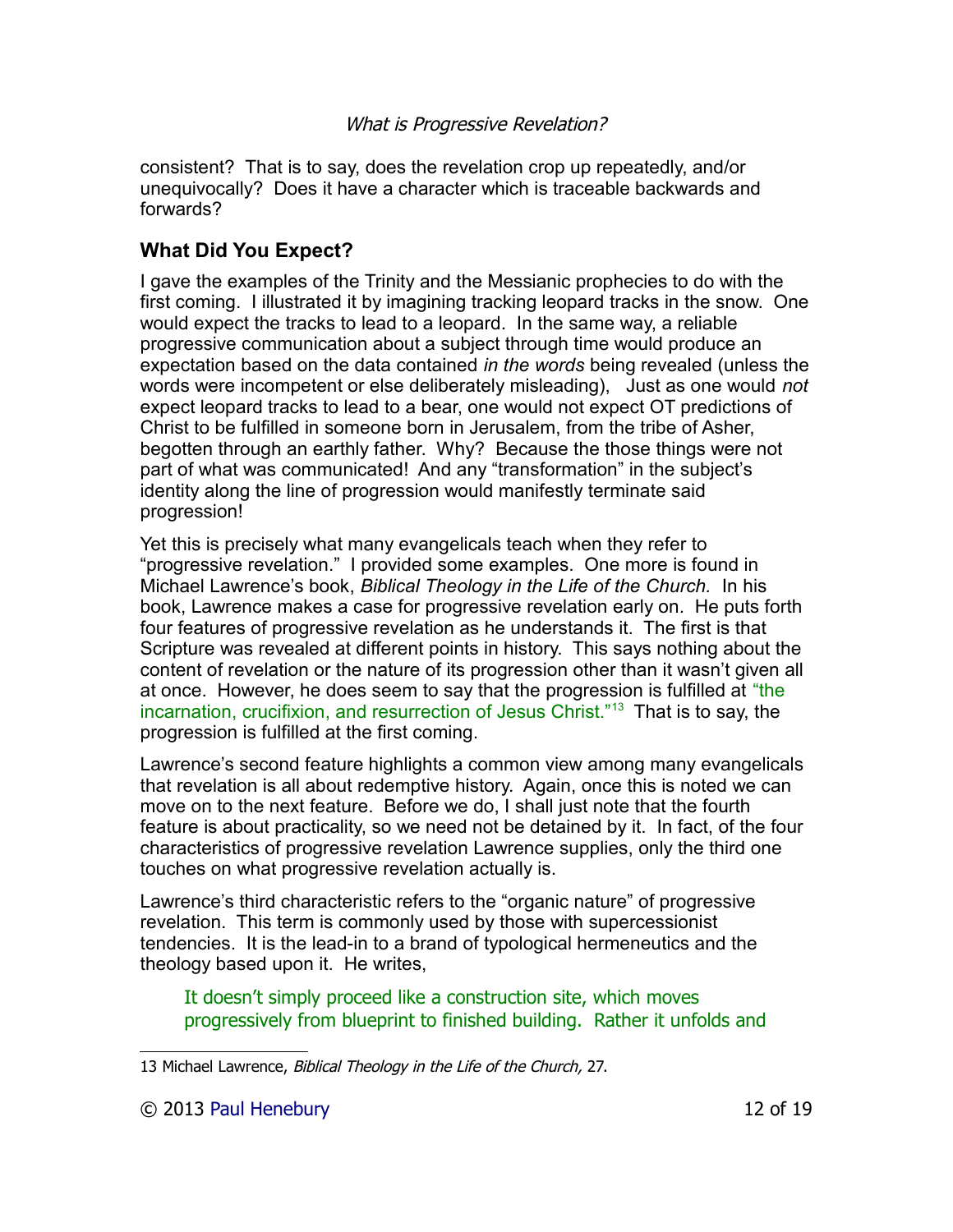develops from seed-form to full-grown tree. In seed form, the minimum and beginning of saving revelation is given. By the end, that simple truth has revealed itself as complex and rich, multilayered and profoundly beautiful. It's this character of revelation that's going to help us understand the typological character if Scripture, the dynamic of promise and fulfillment, and the presence of both continuity and discontinuity across redemptive history.<sup>[14](#page-12-0)</sup>

He will state that the discontinuity is that indicated in the Book of Hebrews between the temporary Old Covenant and the eternal New Covenant in Christ. The movement of progression is "the movement between shadow and reality" (80). To describe it in terms of our illustration: this translates into following leopard tracks and discovering that they lead to something utterly unexpected. The tracks, if literally interpreted as belonging to a leopard, would mislead the tracker.

But allow me to make some observations on the larger quote:

First, you will notice that in the opening sentence Lawrence uses the adjective "progressive" in the way we have been recommending in this article. When you look at the blueprint you can follow the building process till you see what you expected to see – a building. But he rejects this meaning.

Second then, he says the progression is akin to a simple seed which grows into a complex tree. The idea seems to be that because a seed is very different looking than the tree it grows into, so the words revealed progressively in the OT "grow" into a fulfillment which looks very different than what the prophecies would lead a person to expect. Of course, everyone knows what an acorn will grow into – and it isn't a gooseberry bush (I might also point out that leopard *prints* don't look like leopards).

Third, this "tree" illustration helps us understand "the typological character of Scripture." That is, the revelation of God in the OT Scriptures communicated only shadows, not anything real. As we pointed out previously, the reality could not be known from the line of progression, but only in its "fulfillment" when it became something different than was expected.

This brings us to a fourth observation: the "progression" was merely that of historical pronouncements couched in types and shadows, not in plain language. All that is meant by "progressive" is "communication at different times." Meanwhile, all "revelation" turns out to be is "obtuse disclosure" which would remain unclear and misleading until the "fulfillment" was announced!"

So we get this:

© 2013 [Paul Henebury](http://www.spiritandtruth.org/id/ph.htm) 13 of 19

<span id="page-12-0"></span><sup>14</sup> Ibid, 27-28.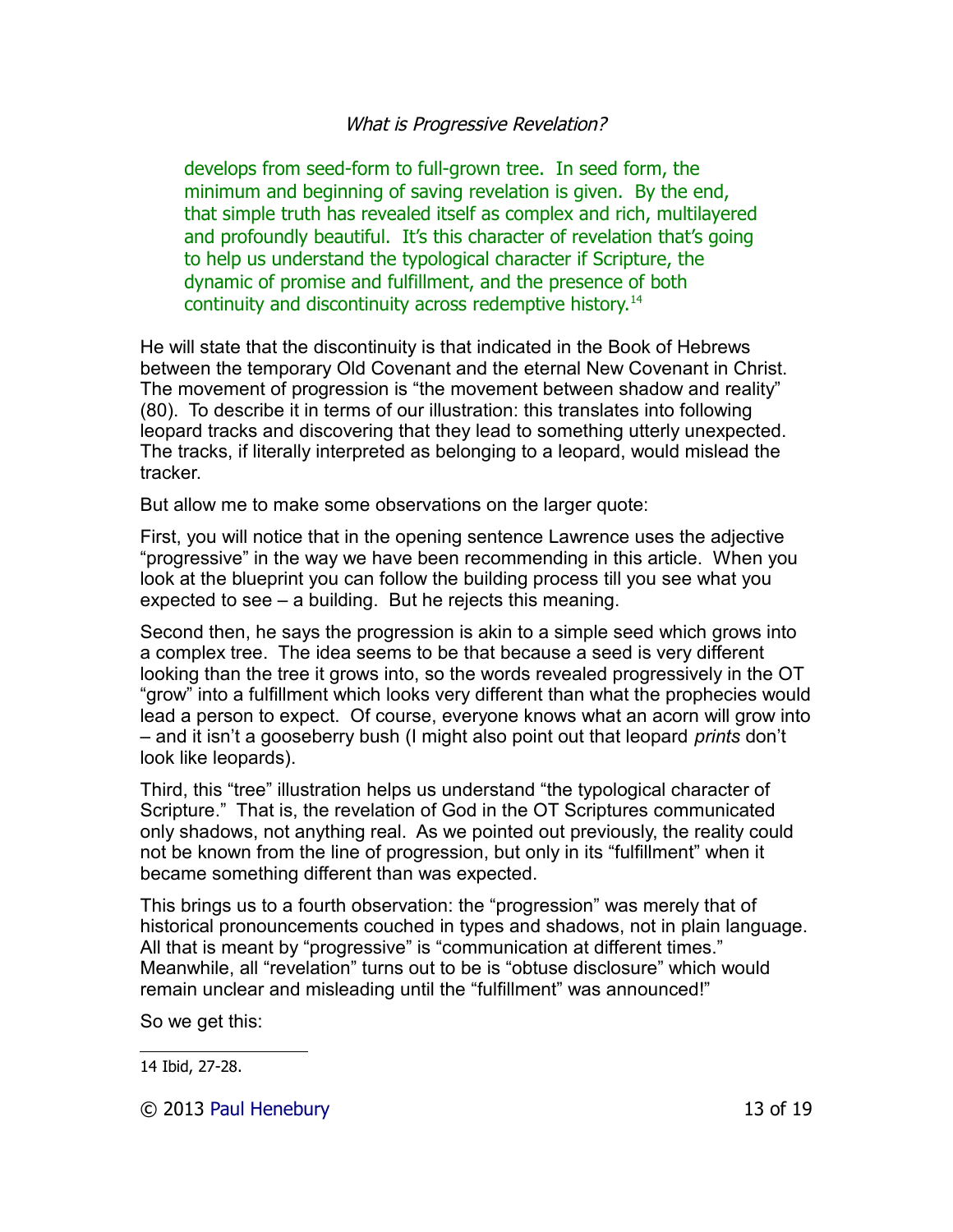"Progressive revelation amounts to obtuse disclosure, given at different times, which would remain unclear and possibly even misleading until the "fulfillment" was finally announced."

Try *that* as an apologetic tool!

### **Objection 1 Revisited**

In my previous response to the objection about cultural-historical distance (the 'two horizons' problem), I stated:

if God wanted me to know the overarching meaning of the events in the Bible then He would have to have it communicated to me in a way that diminishes the temporal – cultural obstacles which would arise. Granted, there are many ancient understandings of which I am ignorant, but these difficulties would have to be but a small part of the overall communication which God as Author wanted me one day to read and assimilate.

I want to extend this answer by making two more points. The first is that any denial of this statement would have of necessity to lean heavily on cultural and historical data discovered only relatively recently, and still not fully and harmoniously understood. We would be required to accept a chronologically formed esoteric hermeneutics wherein much of the OT could not be understood without recently acquired specialist or "insider" knowledge. Bang! would go the clarity and sufficiency of Scripture.

In the second place, this would do absolutely nothing to address the clear examples given above; both of the Trinity and the coming of Messiah, and also the intertextual quotations of covenant promises I have adduced in Part Two. Since these clear examples give the lie to defining progressive revelation in such obfuscatory terms as Lawrence's view leads to, this objection falls to the ground.

So what is Progressive Revelation? We begin to see that it really depends on who you ask and how their theologies permit them to answer.

In this final section of the article I intend to do three things. First, I will be drawing the conclusion that there are two very different ideas and hence definitions of "progressive revelation" (PR), and both operative words mean something very different both separately and together, depending on who is using them. Thus, there is no really agreed upon definition of this term within Evangelicalism (or, indeed, biblical studies generally). Second, I want to quickly address the straw man issue (I'll call it Objection 2). This is in case someone says that I have misrepresented the position of covenant theologians. I have not, and I shall furnish a couple more examples to prove it. Finally, in line with my call for plain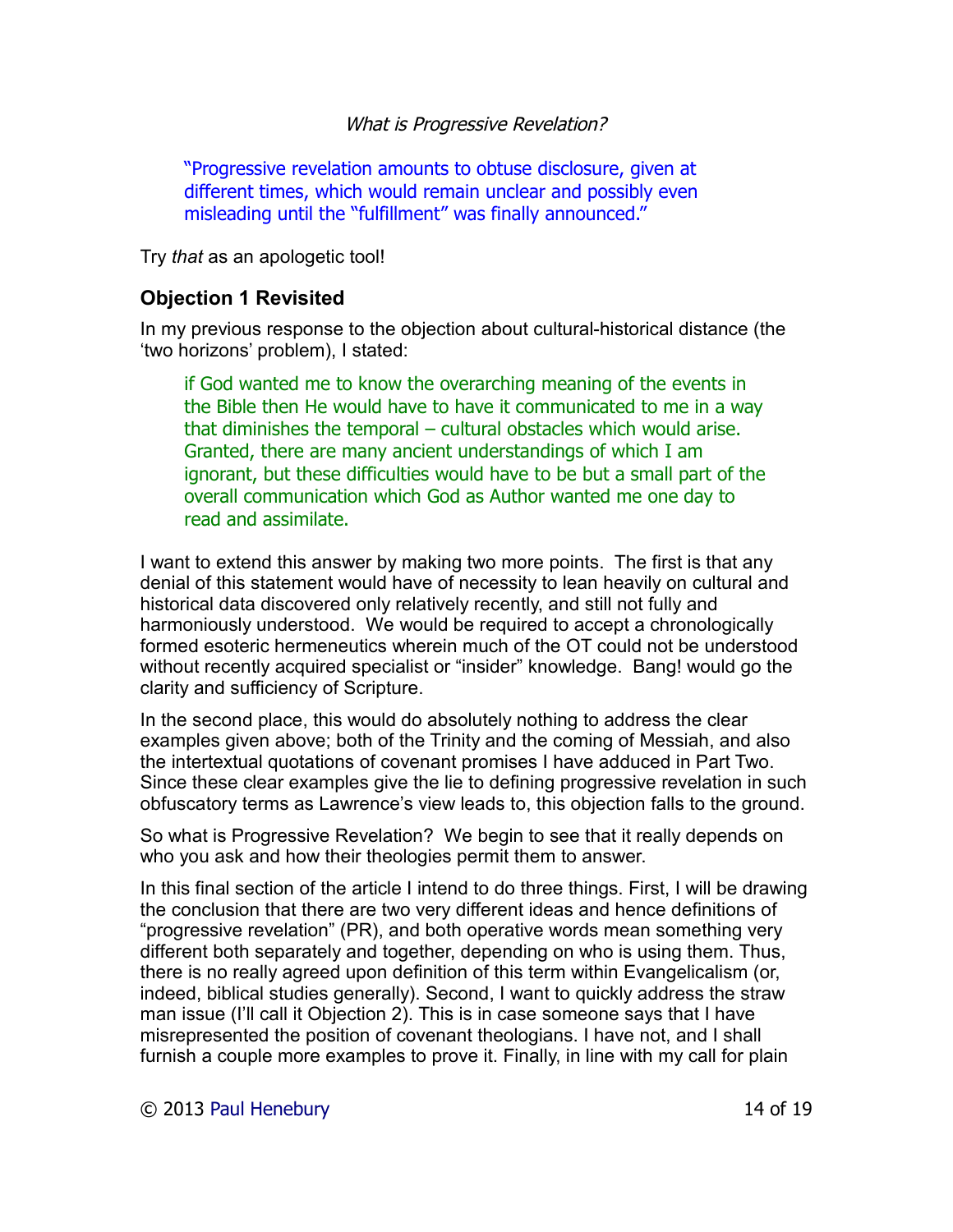speech and good communication, I want to close by asking which position on progressive revelation really is what one would be led to think it is.

# **Two Conflicting Ideas: And the Importance of Recognizing Fuzzy Definitions**

The definition of progressive revelation which I have been commending in this article is as follow.

"Progressive Revelation is the view that supplemental disclosures about a particular subject are built upon and traceable back to an original grounding revelation. The combined witness to the subject must evidence enough commonality so as to present a comprehensible picture of the subject which can be cross-checked and verified against every instance of the progression."

From what I have written in support of this definition several things come out:

- 1. Revelation is, for the most part, unambiguous clear communication or it is not good communication
- 2. The progressive revealing must be amenable to tracking so as to ensure it is cohesive and non-contradictory.
- 3. The idea of progressive revelation, then, also carries the notion of *expectancy,* based on the content of what God revealed.

—————————————

Corollaries to this include (based upon the alternative use):

- 4. If what is declared to be the fulfillment of PR is not at all what one would be led to expect by what came before, then the revelation was not clear (at least until the very last), because the progress did not lead up to what was supposed. A kind of bait and switch was involved all along.
- 5. This contradicts cases of PR which can be shown to exhibit clarity and coherence from start to finish (like prophecies of Messiah. or God's triunity).
- 6. The problem appears to enter in when the text is not driving some versions of PR, but rather is being used in the service of a more domineering theological perspective.

In light of these observations, we must conclude that versions of Progressive Revelation which allow, and even necessitate, unforeseeable "twists" at the end of the "progress", make PR (especially in the OT) uncertain and unreliable, and render the whole concept practically meaningless. This is so since where the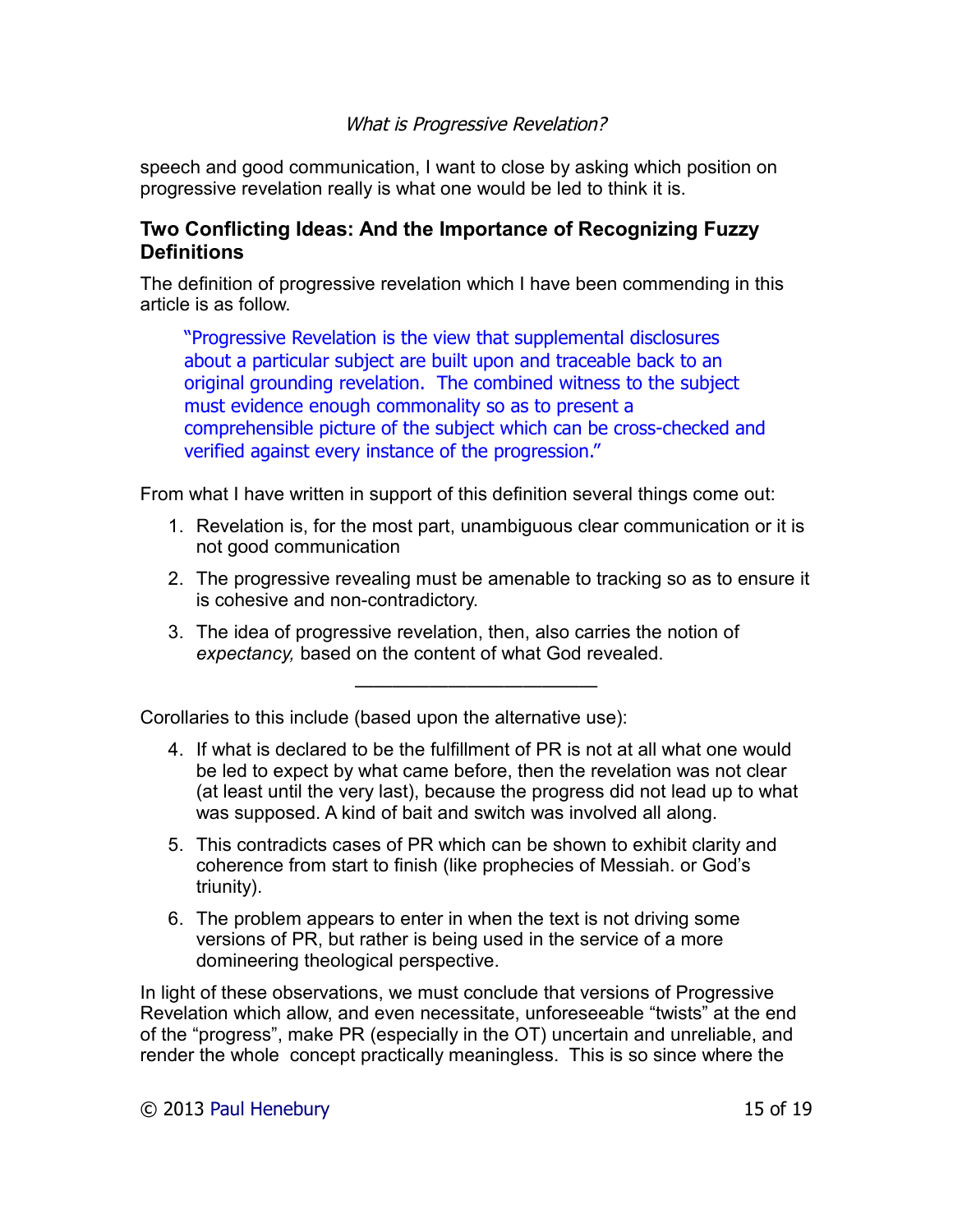true meaning cannot be known till the "fulfillment" is declared, no gradual revealing has really occurred.

Hence, those who admit ambiguity into their idea of PR should define their terms better so as not to mislead people. And as I have had cause to [show before,](http://drreluctant.wordpress.com/2012/04/03/rules-of-affinity/) a theology which permits such equivocation also *promotes* equivocation in those who must defend it. How often has this writer had to point out to some brother that their theological arguments are riddled with ambiguous use of terms (e.g. "land", "Israel", "temple", "throne", "promise", "love", etc.). Surely, this is not the result of the biblical revelation itself, but of imposing human ideas on that revelation?

Since the Fall our default position has been to reason independently of God and His revelation. We, like Eve, want to assess the rationality of God's words. If what He says seems reasonable to us, we will accept it. If it seems unreasonable, we will alter it. This is what happened with the disciples in John 21:21-23. Jesus stated to Peter concerning John, "If I want him to remain until I come, what is that to you? You follow Me!"

But then what happened? The disciples allowed their reason a magisterial role in interpretation, and they came up with this:

Therefore this saying went out among the brethren that that disciple would not die (v.23a).

These were spiritual men, yet they still put reason above the words of Jesus and they came up with the wrong interpretation. To drive home this point the evangelist writes,

…yet Jesus did not say to him that he would not die, but only, "If I want him to remain until I come, what is that to you?" (v23b & c).

It is this problem which I believe is evident in the ambiguity of terms and definitions one meets with in some presentations of PR. Moreover, if covenant theology is to be believed, even after Jesus taught, "of things concerning the kingdom of God" (Acts 1:3), the PR up till then seems to have deceived Jesus' own disciples. Their question, "Lord, is it at this time You are restoring the kingdom to Israel?" (Acts 1:6) was wholly mistaken according to Calvin, Goldsworthy, Beale and many others. Yet many of these men admit that previous revelation had encouraged this very expectation.

# **Progressive Revelation Opposing Itself – and Objection 2**

Here one can expect to hear, "But we do *not* believe Progressive Revelation is equivocal". Often the argument is that just as redemption is *historically* conditioned, so revelation is historically conditioned. Hence, revelation is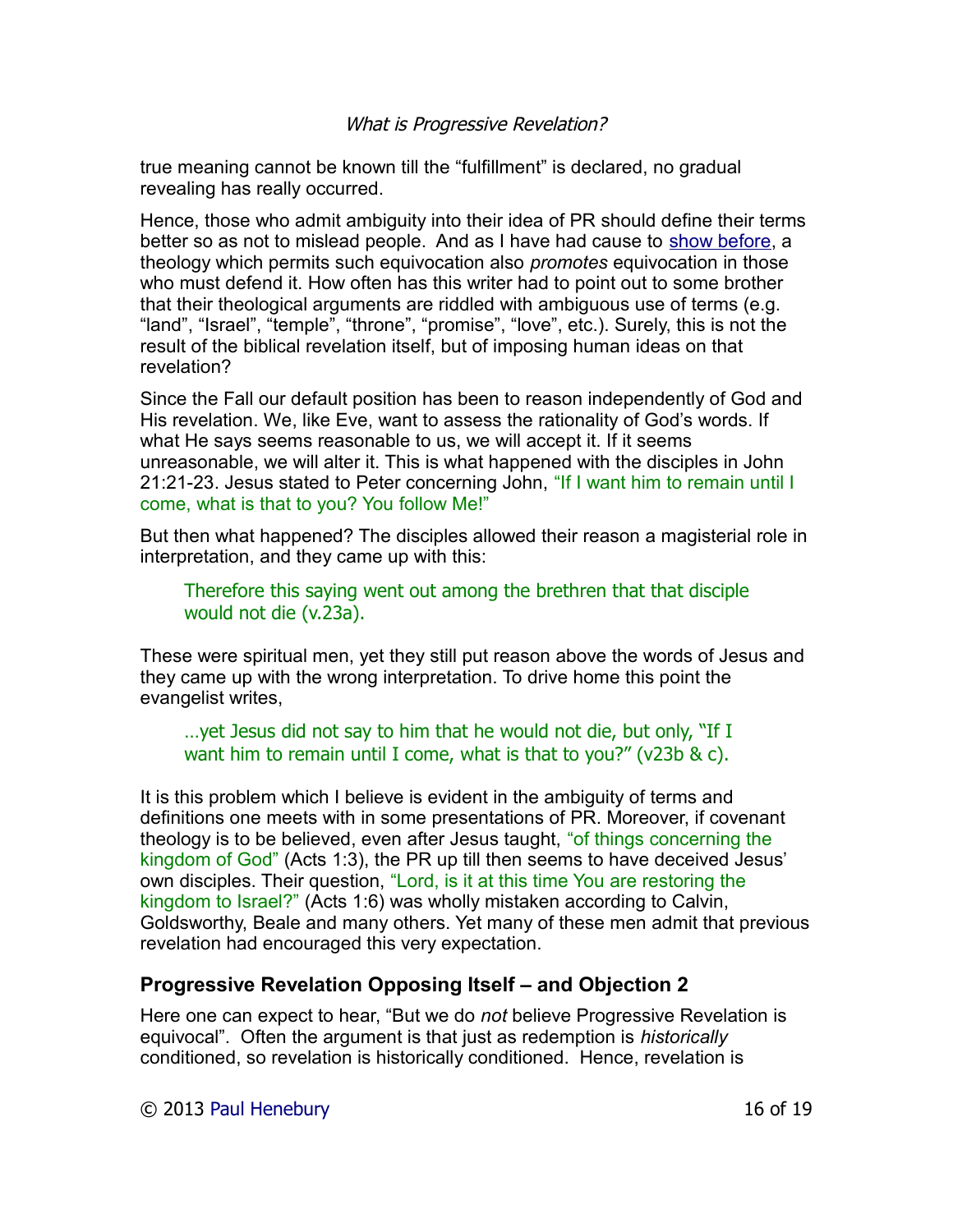incremental and thus progressive. There is an underlying issue which cannot be gone into here. This is the matter of understanding Scripture as (rather than including), a history of redemption, and interpreting it in those terms. Usually tied to this is the notion of theological covenants, and the belief that the NT [reinterprets the OT.](http://theologicalstudies.org/files/resources/Hermeneutic_of_Reinterpretation.pdf) Each of these dogmas involves arguments from silence to nullify expectations raised by PR up to that point, and prevarication over terms. For example,

In his book, *God of Promise* Michael Horton rightly ties the Davidic covenant in with the Abrahamic covenant and makes them incapable of annulment (44). This agrees with Galatians 3:15. But he then makes strategic terms typological (45), and wrongly ties the land grant given to Abraham's seed to the Mosaic covenant and *not* the Abrahamic covenant (47). He does this because it seems he can see nothing in the Abrahamic covenant but the promise of redemption (48). Therefore, if there is any progressive revelation in the outworking of the Abrahamic covenant it is shrouded in types and is stripped of its very prominent land promise. This is done (in Horton's case) by reinterpreting the OT covenants in terms of theological covenants inferred from a peculiar interpretation of the NT (e.g. 47, 48, 72-73). As is the case with covenant theologians, the record playing in the background is always their own set of NT interpretations. Even so,

Just as Israel had its book from God, so does the new Israel, the church, have its book, which is an already-not yet eschatological unpacking of the meaning of Israel's book.<sup>[15](#page-16-0)</sup>

Progressive revelation cannot flourish within such a "dysfunctional" outlook. For in this view Israel's book contains in types major teachings discoverable only through the Church's book. It does not do any good pointing to OT types in the sacrifices of Israel to bolster these claims. For one thing, the promise of the coming Redeemer was in place before these institutions were set up, and any types were *conditioned* by that prior revelation. For another, we must be somewhat careful not to get too elaborate in our typological schemes, and we must always realize that our typologies are too conveniently tied to our own systems to build doctrines upon. And so we end up with a non-progressive obfuscation. G. K. Beale can claim,

Mark 10:45 depicts Jesus as beginning to fulfill the Daniel prophecy [7:13] in an apparently different way than prophesied...in a hitherto unexpected manner.<sup>[16](#page-16-1)</sup>

Perhaps one of the most striking features of Jesus' kingdom is that it appears not to be the kind of kingdom prophesied in the OT and

© 2013 [Paul Henebury](http://www.spiritandtruth.org/id/ph.htm) 17 of 19

<span id="page-16-0"></span><sup>15 –</sup> G. K. Beale, A New Testament Biblical Theology, 830

<span id="page-16-1"></span><sup>16</sup> Ibid, 195 (my emphasis)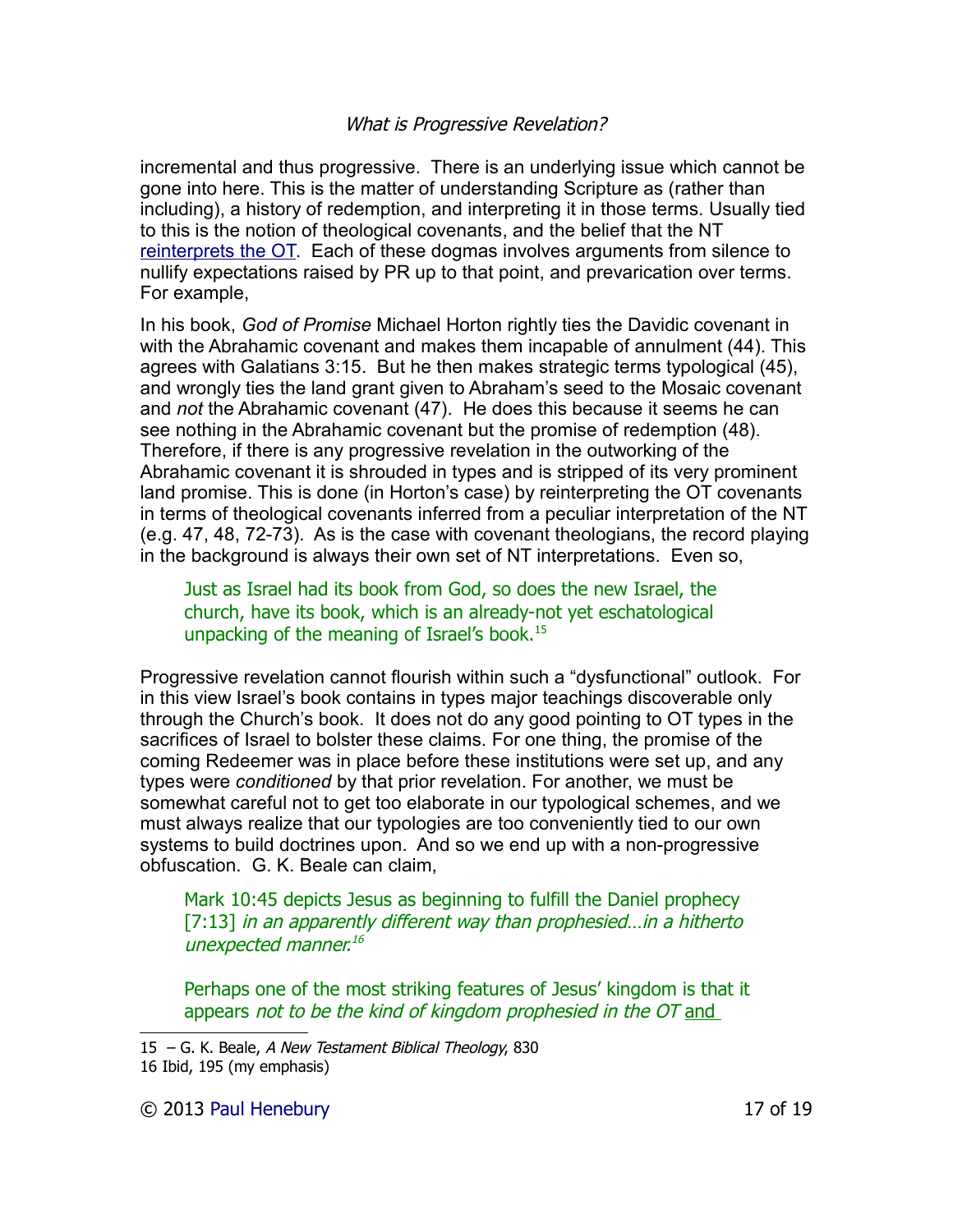### expected by Judaism $17$

The word [*musterion*] elsewhere, when so linked with OT allusions, is used to indicate that prophecy is beginning fulfillment but in an unexpected manner in comparison to the way OT readers might have expected… [18](#page-17-1)

Beale even thinks the OT believers were simply unable to comprehend the clearer revelation (643). But why, we may ask, was that? Surely because they had been conditioned what to expect by previous revelation?

Once again a dilemma is created for the conception of a progressive revelation. For "unexpected" outcomes of promises supposedly fulfilled, "in an apparently different way than prophesied," upends the whole notion contained in either word in the term "progressive revelation," flipping it on its head.

# **Making Progressive Revelation Make Sense**

It appears that if we are going to preserve a concept of progressive revelation which does justice to the normal meaning of both words, we will have to accept a definition which incorporates the idea of traceability from A to Z and back again. This will require of us that we do not employ the term if we believe the revelation has been "subject to change" (Horton) in the OT, or once we have passed from the OT into the New. If we think any "transformation" (Beale) has taken place, we are better off adopting a different term so as to avoid confusing people. A "progression" which makes a bear spring up at the end of a series of leopard tracks belies the gradualism implicit in the word itself. In the same train, a "revelation" that fails to communicate what God had in mind *all the time,* until it is finally revised, is not really revealing anything until the revision occurs. As I have had cause to say elsewhere, "for covenant theologians, progressive revelation is not very progressive (as in one idea augmented by another), but is rather supercessive revelation (as in one idea being displaced by another)."

My main purpose in this article is simply to demonstrate that the name "Progressive Revelation" has to point to what the words which are used would lead people to expect, for otherwise, good communication has *not* occurred.

<span id="page-17-0"></span><sup>17</sup> Ibid, 431 (my emphasis)

<span id="page-17-1"></span><sup>18</sup> Ibid, 202 (my emphasis)

<sup>© 2013</sup> [Paul Henebury](http://www.spiritandtruth.org/id/ph.htm) 18 of 19